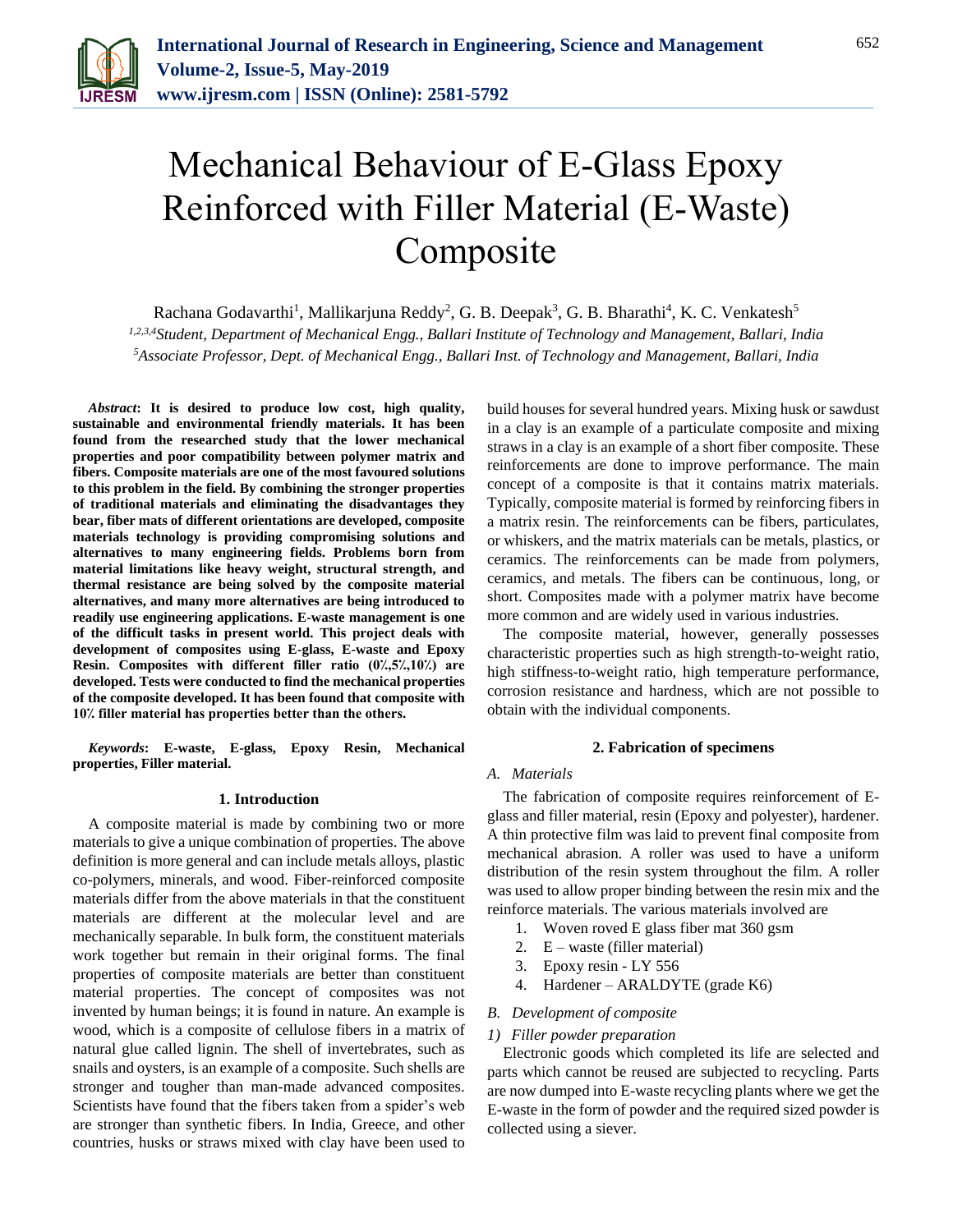

# *2) Specimen preparation*

By choosing appropriate amount of E-glass, E-waste and epoxy resin composites are developed accordingly as per ASTM D-638 standards.

- *3) Steps for Development of Composite*
	- 1. Wash the flat surface/slab (granite slab) carefully with warm water and soft soap to remove any dust, grease, finger marks, etc.
	- 2. Dry the mould thoroughly.
	- 3. Apply the acetone solution carefully with a piece of sponge or foam rubber, the solution must be allowed to dry completely.
	- 4. The slab is treated with a release agent to prevent sticking. Epoxy or polyester is weighed out and the correct quantity of 10% hardener for epoxy and stirred in. Brush is the most suitable.
	- 5. Epoxy resin and powder of E- waste is added in reference to the percentages required.
	- 6. The weight of fabrics is determined, in accordance with the quantity of resin to be used and is decided in such a way that the final plate is made up of 40% resin and 50% reinforcement by weight.
	- 7. The first resin coat is applied on the release film as per the size of the fabric with the help of brush.
	- 8. The first layer of fabric is placed over the 2 resin coat in and Care must be taken to ensure an even coverage of resin, free from air bubbles.
	- 9. Immediately after the first layer of fabric has been applied a compression roller is used to compress the mat and squeeze air bubbles and excess resin from the laminate. This technique appreciably improves the strength of the moulding by increasing its density and reducing its porosity on the inside surface, so it is important that the roller are used firmly and evenly across the entire surface.
	- 10. Successive layers of laminate are now applied to the mould until the lay-up is complete. Each layer is compression rolled as described above. The number of layers required will depend on the type of moulding and the structural stresses it will need to withstand in use.
	- 11. After the final resin coat is applied, the lay- up is covered by another release film. The mould is closed by placing the weight/ top slab.
	- 12. After the model is completed it is then compressed used a hydraulic press where it exerts weight upto 100- 150 kg.
	- 13. It is then kept for 12 hrs in order to have a perfect finish.

#### **3. Experimental method**

#### *A. Tensile test*

Tensile testing, also known as tension testing, is a fundamental materials science test in which a sample is subjected to a controlled tension until failure. The results from the test are commonly used to select a material for an application, for quality control, and to predict how a material will react under other types of forces.

## *B. Hardness test*

Hardness is the resistance of a material to localized deformation. The term can apply to deformation from indentation, scratching, cutting or bending. Hardness measurements are widely used for the quality control of materials.

- *C. Flexure/Bend test*
- *1) Results of Tensile Test*





Input data Specimen width: 22.52 mm Specimen thickness: 3.37 mm Specimen area: 75.89 mm<sup>2</sup>



Fig. 2. For 5% filler material

Input data Specimen width: 19.09 mm Specimen thickness: 3.47 mm Specimen area: 66.24 mm2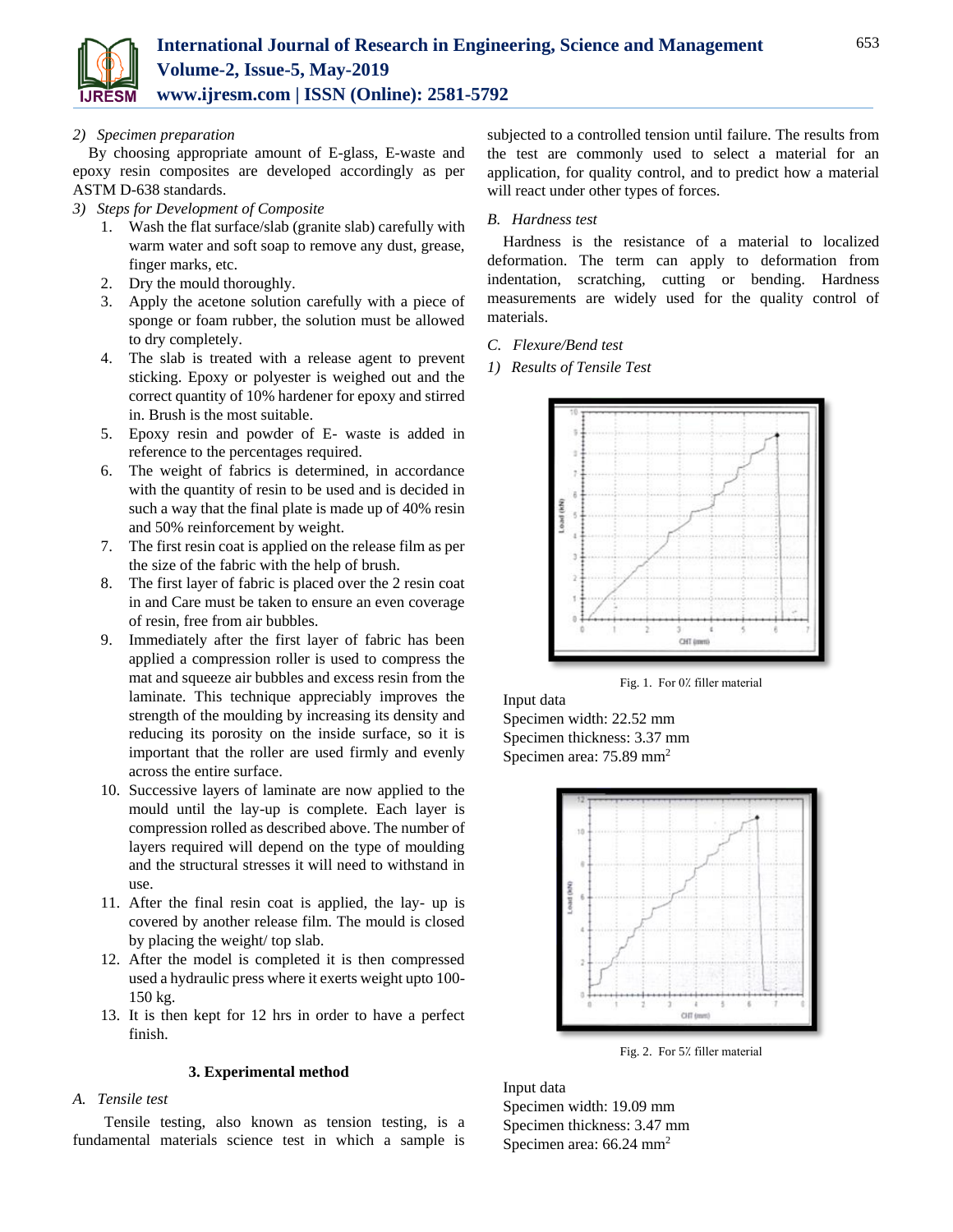



Fig. 3. For 10% filler material

Input data Specimen width: 22.47 mm Specimen thickness: 3.13 mm Specimen area: 70.33 mm<sup>2</sup>

|             |              | Table 1           |                      |  |
|-------------|--------------|-------------------|----------------------|--|
|             |              | Output data table |                      |  |
| % of filler | Load at peak | Elongation        | Tensile strength     |  |
| material    | (kN)         | (mm)              | (N/mm <sup>2</sup> ) |  |
| 0٪          | 10.840       | 6.290             | 142.834              |  |
|             | 8.900        | 6.020             | 134.355              |  |

10% 11.800 6.170 167.778

*2) Results of Hardness Test*

| Table 2                |         |  |  |  |  |
|------------------------|---------|--|--|--|--|
| Table title comes here |         |  |  |  |  |
| Sample information     | R-Scale |  |  |  |  |
| 07. filler material    | 79      |  |  |  |  |
| 5% filler material     | 79.5    |  |  |  |  |
| 10% filler material    |         |  |  |  |  |

# *3) Flexural/Bend Test Results*







Fig. 5. For 5% filler material

| Table 3                              |                               |       |       |                 |  |  |  |  |
|--------------------------------------|-------------------------------|-------|-------|-----------------|--|--|--|--|
| Overall conclusion of the comparison |                               |       |       |                 |  |  |  |  |
| S. No.                               | <b>Mechanical properties</b>  | $0\%$ | 5%    | $10^{\prime}$ . |  |  |  |  |
| 01                                   | Max load (N)                  | 284.4 | 294.2 | 343.2           |  |  |  |  |
| 02                                   | Deflection of max load (mm)   | 7.425 | 7.009 | 7.281           |  |  |  |  |
| 03                                   | Ultimate tensile stress (Mpa) | 7.405 | 6.878 | 8.137           |  |  |  |  |
| 04                                   | Young's modulus (Mpa)         | 50.37 | 46.16 | 46.49           |  |  |  |  |
| 05                                   | strain at break               | 0.147 | 0.149 | 0.175           |  |  |  |  |



Fig. 6. For 10% filler material

# **4. Conclusion**

The e-waste reinforced polymer composite were prepared in the laboratory at different filler ratios of 0%, 5%, 10%. The main outcome of the present investigation are as follows:

- Effect of filler content in glass fibre composites seems to play significant role in assessing material behaviour under tensile loading conditions.
- From the experimental results it can be concluded that e-waste can be recycled successfully by using it has filler in polymer composites.
- As the ratio of filler material increases the flexural strength. The composite containing 10% filler shows higher tensile strength.

# **References**

- [1] M. Davallo, H. Pasdar, Comparison of Mechanical Properties of Glass-Polyester Composites Formed by Resin Transfer Moulding and Hand Lay-Up Technique, International Journal of ChemTech Research CODEN (USA): IJCRGG, Vol.1, No.3, July-Sept. 2009, pp 470-475.
- [2] Slavisa Putic, Branislav Bajceta, DraganaVitkovic, Marina Stamenovic, Vladimir Pavicevic, "The Inter Laminar Strength of the Glass Fiber Polyester Composite," Chemical Industry & Chemical Engineering Quarterly 15 (1), 2009, pp. 45-48.
- [3] Wen, H.W., Reddy, T. Y., Reid, S. R. and Soden, P. D. "Indentation, Penetration and Perforation of Composite Laminates and Sandwich Panels under Quasi-Static & Projectile Loading," Key Engineering Materials, 1998, pp. 141–143:501–552.
- [4] M. Raghavendra, C.M. Manjunatha, M. Jeeva Peter, C.V. Venugopal and H. K. Rangavittal, "Effect of moisture on the mechanical properties of GFRP composite fabric material," International Symposium of Research Students on Material Science and Engineering, 2004.
- [5] Buket Okutan, "Effects of geometric parameters on the failure strength for pin loaded multi-loaded multi-directional fibre-glass reinforced epoxy laminate," composites part B, engineering, vol.33, issue 8, 2002, pp.567- 578.
- [6] G. Kertsis, "A review of the tensile, compressive, flexural, and shear properties of hybrid reinforced plastics," Composites vol.18, No.1, 1987.
- [7] Nirmal Saha, Amar Nath Banerjee, "Flexural behavior of unidirectional polyethylene-carbon fibers-PMMA hybrid composite laminates," J. App. Poly. Sci. vol.60, 1996, pp. 139-142.